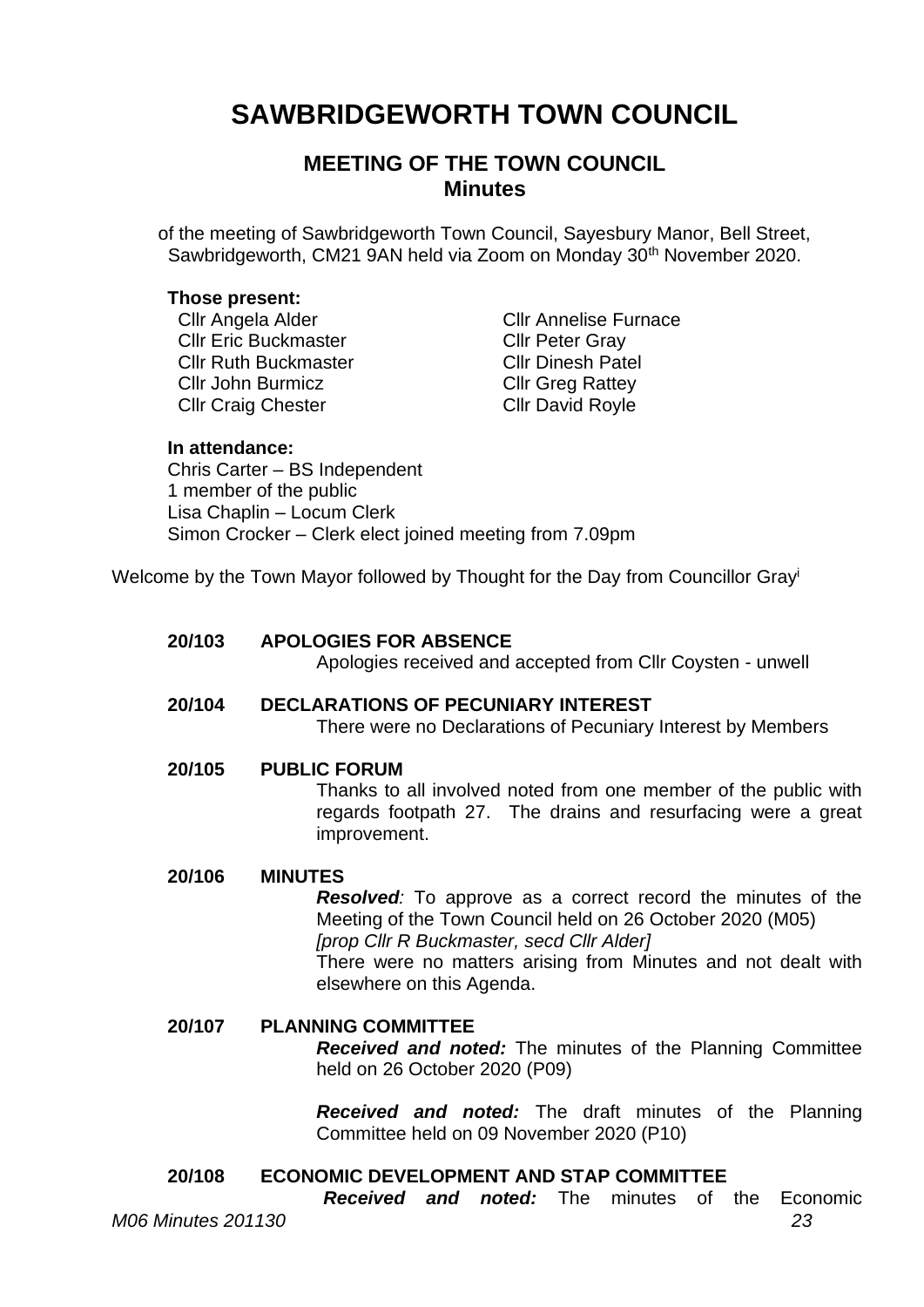Development and STAP Committee on 19 October 2020 (E02A)

*Received and noted***:** The draft minutes of the Economic Development and STAP Committee on 09 November 2020 (E03)

## **20/111 APPOINTMENT OF TOWN CLERK**

Item moved

*Resolved:* The recommendation of the Appointments and Appraisals sub-committee, that following an interview process on 20 November 2020, to appoint Simon Crocker as new Town Clerk with effect from 4 January 2021.

*[prop Cllr Alder, secd Cllr E Buckmaster]*

## **20/110 MAYOR'S CORRESPONDENCE/COMMUNICATIONS**

*Received and noted:* The Mayor's report.

Further updates included items of correspondence received:

- Citizens Advice Bureau for future funding.
- Resident query on the telephone box possibly to be used as a community library, report that due to logistical issues the box was unable to be moved. Suggestion to defer this item until later in the agenda.
- Resident comment on Christmas lights looking lovely
- Resident asked what plans there are for foot and cycleways on West Road
- Canal & River Trust regarding incident of resident falling in due to the bank being in a poor state, the area does not feature in the 10-year maintenance plan and this will be looked into.

Mayor has attended the East Herts Climate Change Forum and the Herts Diversity event – updates and webinar on these events available on the website.

Office closed noon 24<sup>th</sup> December reopen on 31<sup>st</sup> December and then again on Monday  $4<sup>th</sup>$  January 2021.

Sawbobus not operational 28<sup>th</sup>, 30<sup>th</sup> December and 1<sup>st</sup> January 2021.

## **20/112 REPRESENTATIVES REPORTS**

*Received and noted:* To receive representatives reports from:

- County Councillor E Buckmaster, in addition
	- o 55 food boxes funded from locality budget
	- o Updates noted work on footpath 27 and on "grass concrete" verges along Bullfields had been completed
	- o Footways resurfacing ordered for The Orchards and New Street
	- o Sawbridgeworth South East Quadrant 20mph limit to be implemented as only three objections received
	- o Gulley reporting has been updated and streamlined
	- o Burnside TRO about to be issued for double yellow lines, and a consultation will take place soon for School Lane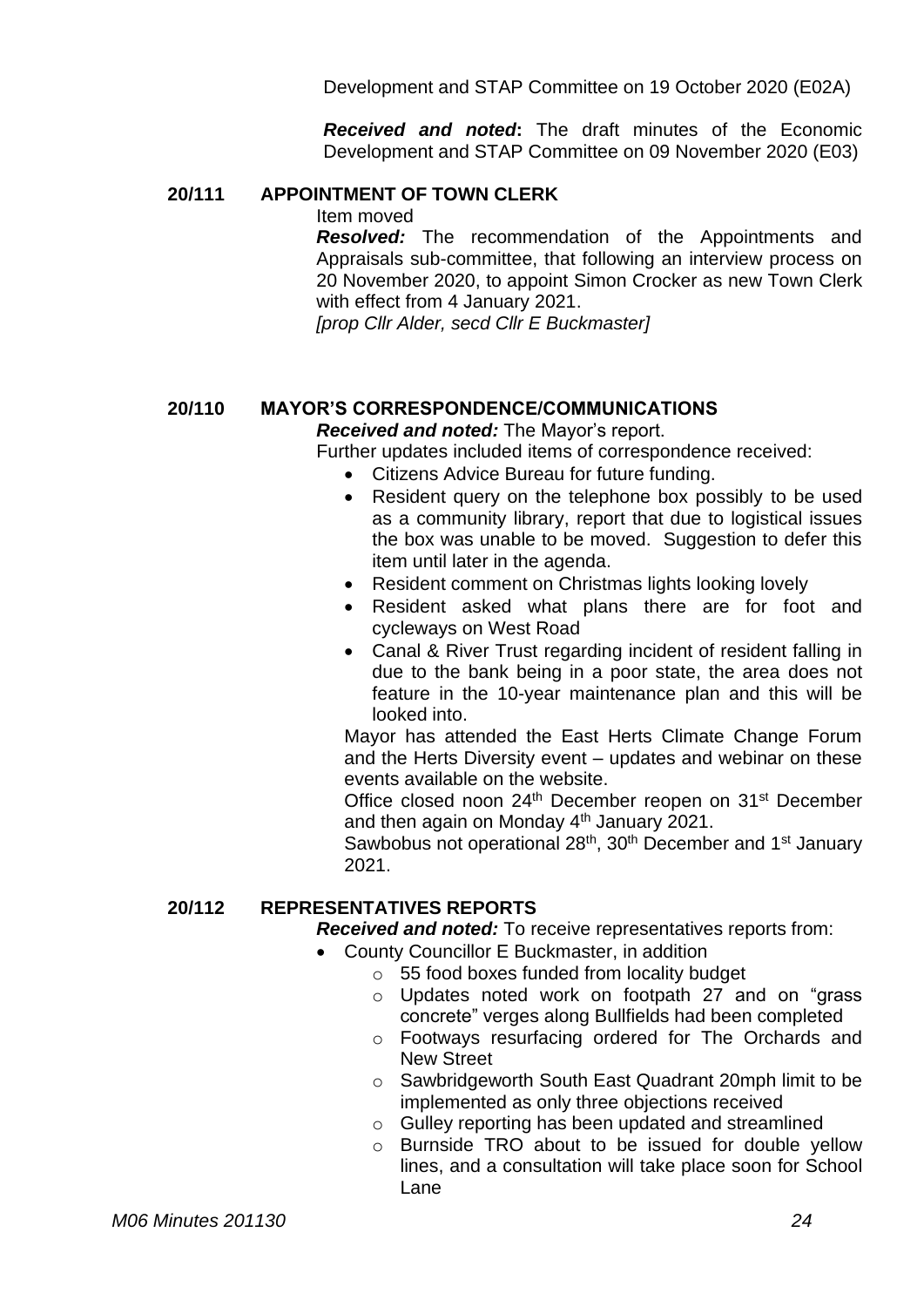- o A one-way system is still being considered for Sheering Mill Lane depending on a safety report
- o Safeguarding children report would be forwarded with background information
- o Bell Street pavement now has a better footway following resurfacing. Challenges remain with the tree stump and increased amount of fly tipping on the London Road
- District Councillor Alder
	- $\circ$  Difficult decisions would be needed in the near future on savings with the announcement of £4million of savings to be made in East Hertfordshire. It was not clear at this stage how this would affect the Town Council.
	- o The Hailey centre would be reopening on Wednesday 3<sup>rd</sup> December serving socially distanced lunches, prebooking was required and numbers were limited.
- District Councillor R Buckmaster
	- o The homeless properties referred to in her report were confirmed to be located in Hertford and Ware.
	- o The cycle rack had been visited and assessed and it was hoped that the suggestion to move the rack to access the top rack would be progressed.
	- o Noted that the Christmas in the Bag drop off deadline for collections was Friday 4th December
- **District Councillor Burmicz** 
	- o Expressed regret at the lack of engagement on green matters or any reference to making site SAWB4 carbon neutral was a missed opportunity
- Hertfordshire Police
	- o No report but confirmation that the next meeting was advertised on OWL and was 1 December 2020.
- **Other Representatives** 
	- Cllr Royle Footpaths; Schools; Town Twinning; Nothing to add to circulated report.
	- Cllr R Buckmaster *– RHSO; SYPRC*
	- o Noted Juice Stall on 12 December 9am -1pm

# **20/113 OFFICERS REPORTS**

*Received and noted:* The Town Clerk's report for the month of November 2020

Cllr R Buckmaster expressed disappointment about communications on the route and details of Father Christmas information. It was confirmed details were online and the link would be sent to all Councillors.

# **20/114 DEVOLUTION AND RECOVERY**

To provide an update on the Government proposals, which is delayed from publication scheduled to be in a White Paper in September, to force through a reorganisation of local government.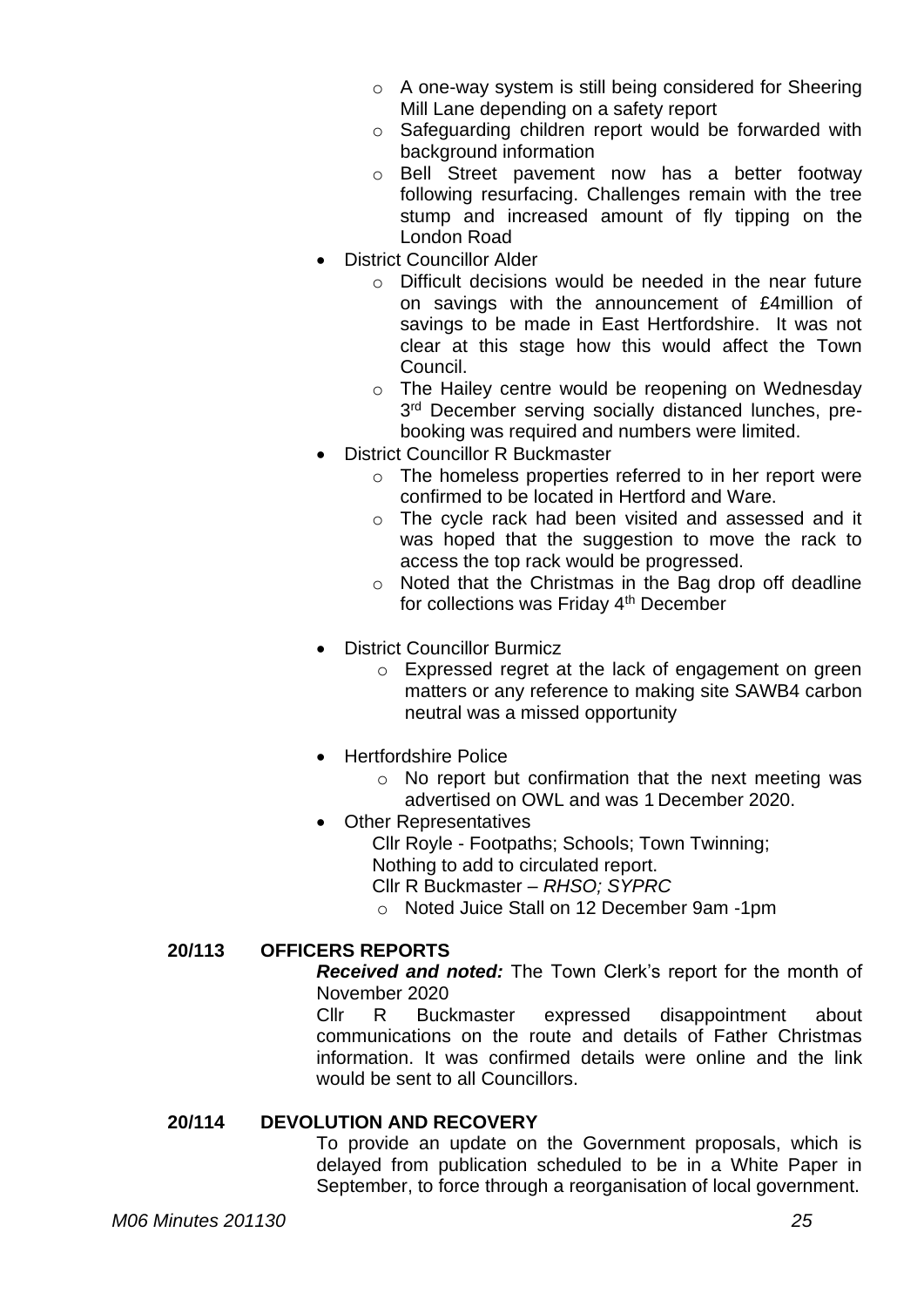Item was deferred to a later date requested to be left on agenda

## **20/115 TOWN BRANDING**

*Received and noted:* The recommendations of the ED&STAP Committee for noting the meeting to establish a brand image for the town.

#### **20/116 PISHIOBURY PARK**

Good progress has been made and it may well be at the final stage. Action now rests with East Herts District Council officers.

#### **20/117 EASTERN AREA GROWTH AND TRANSPORT PLAN.**

To consider the town council's response to the EATP put forward by Hertfordshire County Council. It was agreed that as the deadline for the consultation was the end of January 2021 more information would be gathered and a steering group would be called via Zoom for those councillors interested, looking at specific local measures.

#### **20/118 DEPOSIT & CONSULTATION DOCUMENTS**

Consultation noted and discussed at item 20/117

• EGTP – Eastern Area Growth and Transport Plan – consultation closes 31 January 2021

# **20/119 FINANCIAL REPORT** *Received and noted:* The current Financial report

## **20/120 ACCOUNTS FOR PAYMENT** *Noted and approved:* Accounts for payment

#### **20/121 ITEMS FOR FUTURE AGENDAS**

Air quality monitoring added by the Mayor

<sup>i</sup> WHAT is this life if, full of care, We have no time to stand and stare? —

No time to stand beneath the boughs, And stare as long as sheep and cows:

No time to see, when woods we pass, Where squirrels hide their nuts in grass:

No time to see, in broad daylight, Streams full of stars, like skies at night:

No time to turn at Beauty's glance, And watch her feet, how they can dance:

No time to wait till her mouth can Enrich that smile her eyes began?

*M06 Minutes 201130 26* A poor life this if, full of care, We have no time to stand and stare.